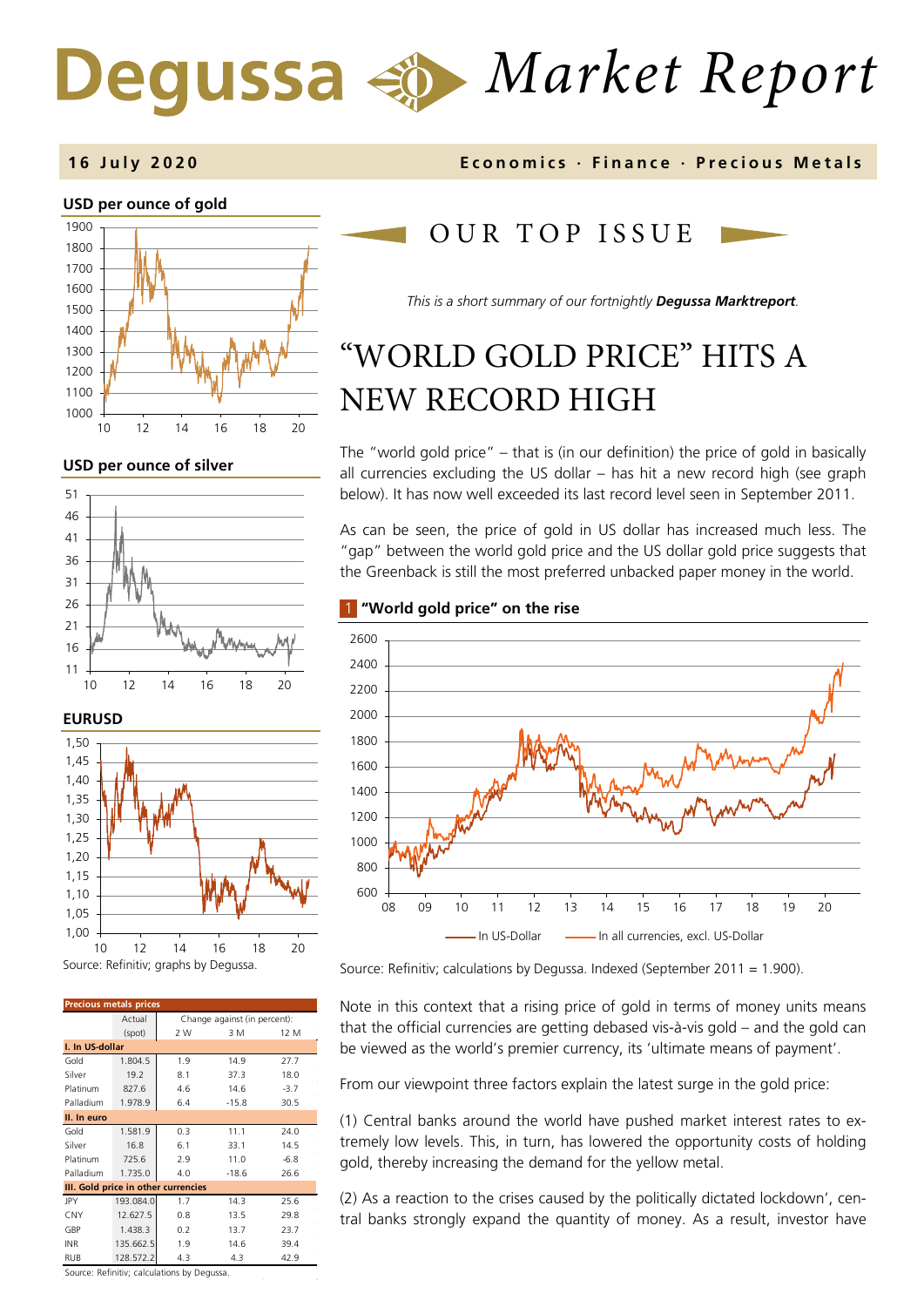## **Precious metal prices (USD/oz) in the last 7 years**



.

good reason to expect that the purchasing power of the unbacked paper monies will decline.

(3) The monetary policy of suppressing market interest rates and increasing the quantity of money causes malinvestment and price distortions ("speculative bubbles") in financial markets. As a result, investor risks increase.

Under these conditions it is likely that investors will show an increasing interest in holding gold. For gold serves two purposes:

First, gold is an insurance against the loss of the purchasing power of money: The value of gold cannot be debased by central banks running the printing presses.

Second, gold does not carry a credit, or default, risk – as bank deposits and short-term debt instruments do; gold does not have a counterparty risk.

In view of the ongoing monetary expansion worldwide, we think that markets will most likely push further up the price of gold in the coming months. In fact, *we wouldn't be surprised if and when the market will fairly soon test the last record high of the US dollar gold price of 1.900.* 

Investors who expect the price of gold to go up further and do not mind high price volatility have reasons to also keep silver in their metal portfolio – as silver stands a fairly good chance to outperform vis-à-vis gold in the coming quarters.

Source: Refinitiv; graphs by Degussa.

16 17 18 19 20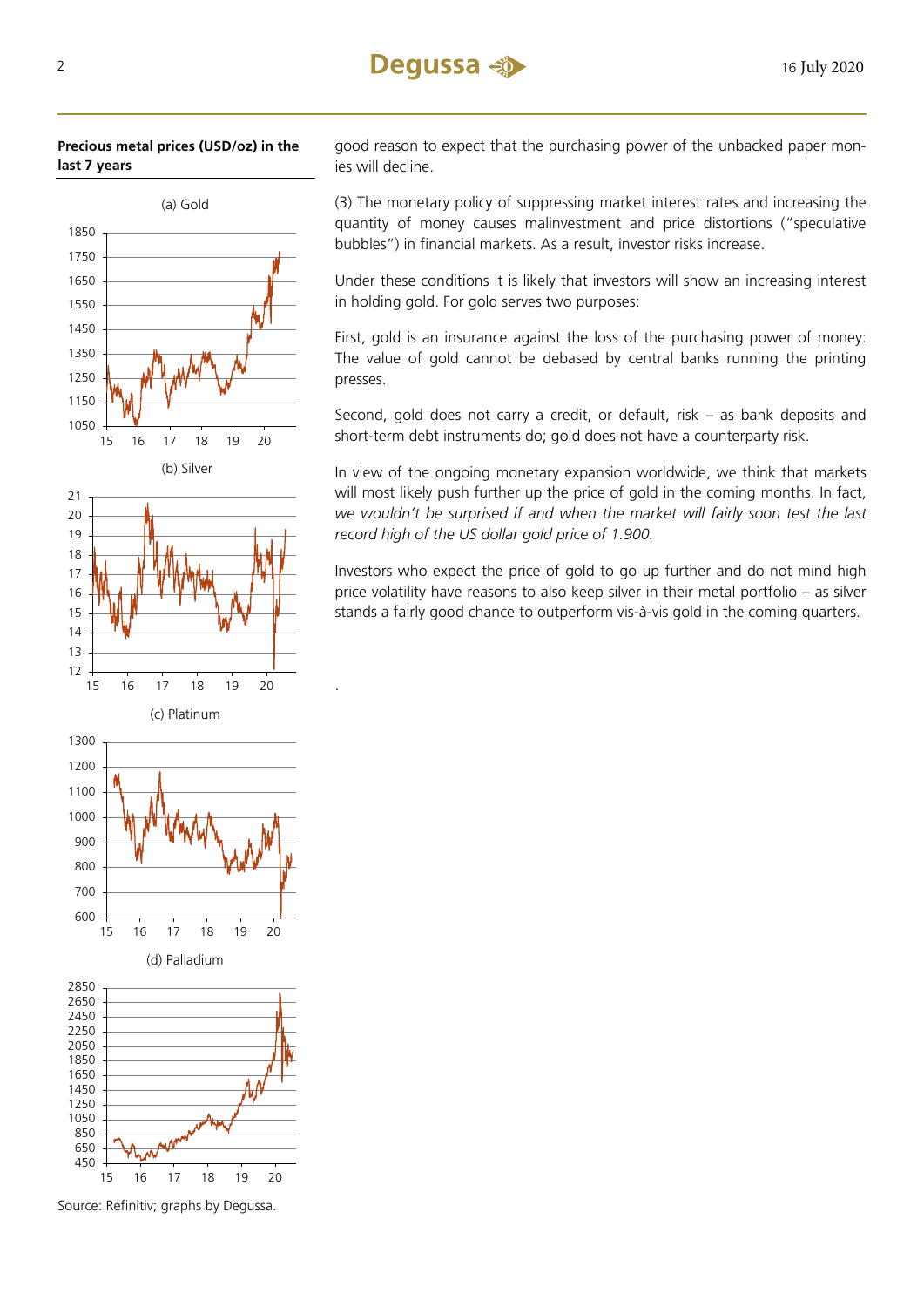# PRECIOUS METALS PRICES

**In US-Dollar per ounce**

|                                 |        | Gold       |      | <b>Silver</b> |       | <b>Platinum</b> |        | Palladium     |
|---------------------------------|--------|------------|------|---------------|-------|-----------------|--------|---------------|
| I. Actual                       |        | 1807.3     |      | 19.2          |       | 814.3           |        | 1948.7        |
| II. Gliding averages            |        |            |      |               |       |                 |        |               |
| 10 days                         |        | 1796.5     |      | 18.6          |       | 831.4           |        | 1943.5        |
| 20 days                         |        | 1778.3     |      | 18.2          |       | 822.3           |        | 1919.5        |
| 50 days                         | 1744.4 |            | 17.5 |               | 816.5 |                 | 1921.7 |               |
| 100 days                        | 1693.3 |            | 16.3 |               | 789.0 |                 | 2011.4 |               |
| 200 days                        |        | 1606.2     |      | 16.9          |       | 863.8           |        | 2022.0        |
| III. Estimates, end 2020<br>(1) |        | 2040<br>13 |      | 25<br>29      |       | 1256<br>54      |        | 1536<br>$-21$ |
| <b>Band width</b>               | Low    | High       | Low  | High          | Low   | High            | Low    | High          |
|                                 | 1710   | 2230       | 19.8 | 28.8          | 1020  | 1492            | 1300   | 1772          |
| (1)                             | $-5$   | 23         | 3    | 50            | 25    | 83              | $-33$  | $-9$          |
| V. Annual averages              |        |            |      |               |       |                 |        |               |
| 2017                            | 1253   |            | 17.1 |               | 947   |                 | 857    |               |
| 2018                            | 1268   |            | 15.8 |               | 880   |                 | 1019   |               |
| 2019                            |        | 1382       |      | 16.1          |       | 862             |        | 1511          |
|                                 |        |            |      |               |       |                 |        |               |

| In Euro per ounce                          |                              |                    |                   |                    |                  |                    |                      |                      |
|--------------------------------------------|------------------------------|--------------------|-------------------|--------------------|------------------|--------------------|----------------------|----------------------|
|                                            | Gold                         |                    | <b>Silver</b>     |                    |                  | Platinum           | Palladium            |                      |
| I. Actual                                  | 1584.7                       |                    | 16.9              |                    |                  | 714.0              |                      | 1708.6               |
| II. Gliding averages                       |                              |                    |                   |                    |                  |                    |                      |                      |
| 10 days                                    | 1587.1                       |                    |                   | 16.5               |                  | 734.5              |                      | 1716.8               |
| 20 days                                    | 1576.4                       |                    |                   | 16.2               |                  | 728.9              |                      | 1701.4               |
| 50 days                                    | 1564.2                       |                    | 15.7              |                    | 732.1            |                    | 1723.2               |                      |
| 100 days                                   | 1531.9                       |                    | 14.7              |                    | 713.4            |                    | 1819.7               |                      |
| 200 days                                   | 1453.2                       |                    |                   | 15.3               |                  | 781.3              |                      | 1830.0               |
| III. Estimates, end 2020<br>(1)            | 1910<br>21                   |                    | 39                | 23                 |                  | 1180<br>65         |                      | 1440<br>$-16$        |
| <b>Band width</b><br>(1)                   | Low<br>1600<br>$\mathcal{I}$ | High<br>2090<br>32 | Low<br>18.6<br>11 | High<br>27.1<br>61 | Low<br>950<br>33 | High<br>1400<br>96 | Low<br>1220<br>$-29$ | High<br>1660<br>$-3$ |
| V. Annual averages<br>2017<br>2018<br>2019 | 1116<br>1072<br>1235         |                    |                   | 15<br>13<br>14     |                  | 844<br>743<br>770  |                      | 760<br>863<br>1350   |

Source: Thomson Financial; calculations and estimates Degussa. Numbers are rounded.

(1) On the basis of actual prices.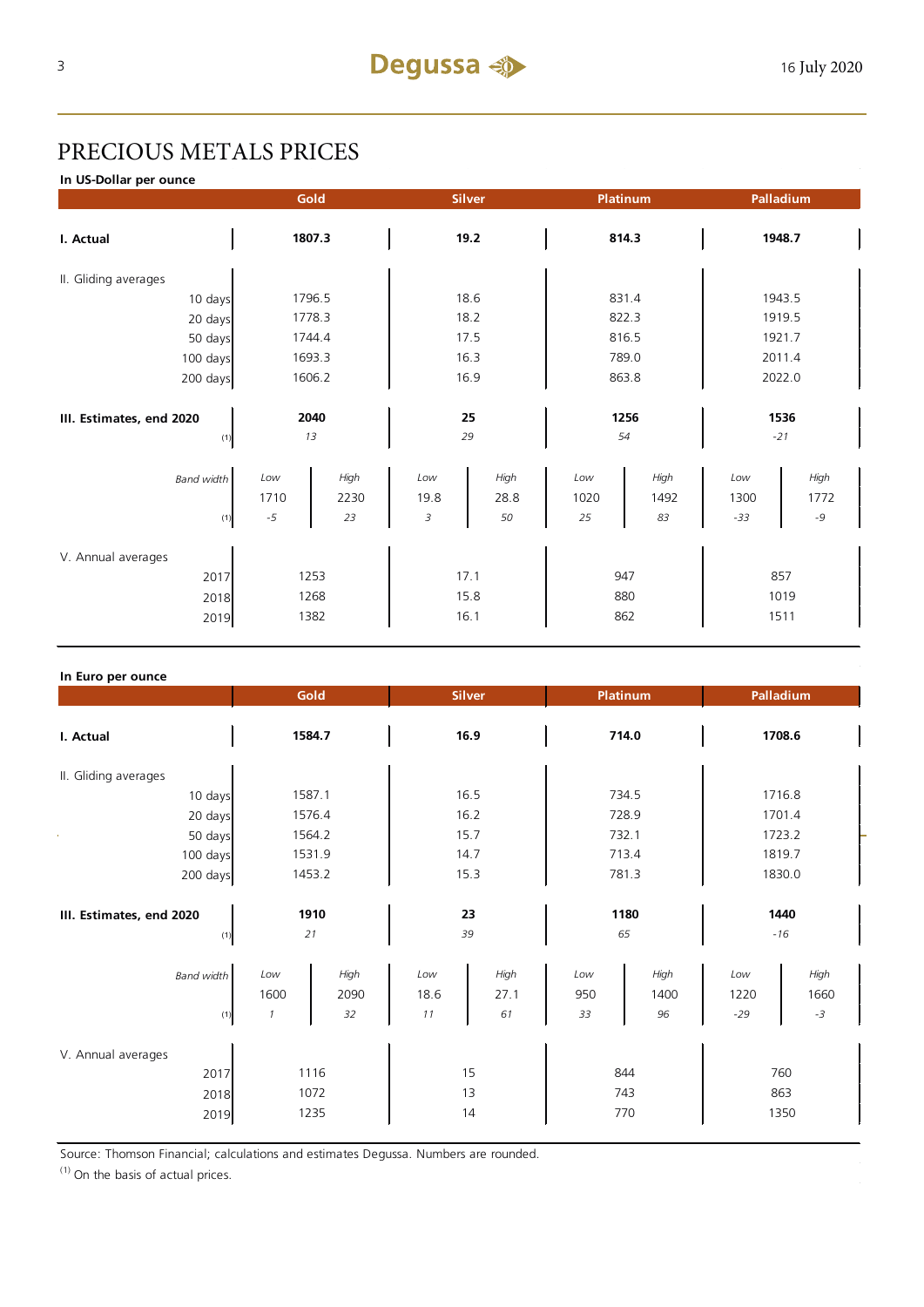# BITCOIN, PERFORMANCE OF VARIOUS ASSET CLASSES

# **Bitcoin in US dollars**



Source: Refinitiv; graph by Degussa.

## **Performance of stocks, commodities, FX and bonds**

(a) In national currencies (b) In euro



|                             | $-80 -60 -40 -20$ | 0<br>20<br>40<br>60 |
|-----------------------------|-------------------|---------------------|
| S&P 500                     | $-1,9$            |                     |
| Nasdag                      |                   | 15,9                |
| Euro STOXX 50               | $-10,3$           |                     |
| <b>FTSE 100</b>             | $-24,9$           |                     |
| <b>DAX</b>                  | $-3,1$            |                     |
| Swiss MI                    | $-1,6$            |                     |
| Nikkei                      | $-6,0$            |                     |
| Hang Seng                   | $-13,5$           |                     |
| Bovespa                     | $-47,9$           |                     |
| Russia                      | $-27,0$           |                     |
| CRB Index                   | $-25,7$           |                     |
| Gold                        |                   | 17,2                |
| Silver                      |                   | 5,8                 |
| Crude oil                   | $-28,2$           |                     |
| <b>EURUSD</b>               |                   | 1,7                 |
| <b>EURJPY</b>               |                   | 0,2                 |
| <b>EURGBP</b>               |                   | 7,5                 |
| <b>EURCHF</b>               | $-0,8$            |                     |
| <b>USDCAD</b>               |                   | 4,1                 |
| <b>USDGBP</b>               | $-5,4$            |                     |
| <b>USDJPY</b>               | $-1,5$            |                     |
| US gov't bond 7 - 10 yrs    |                   | 9,9                 |
| US gov't bond 1 - 3 yrs     |                   | 1,2                 |
| Euro gov't bond 7 - 10 yrs  |                   | 1,4                 |
| Euro gov't bond 1 - 3 yrs   | $-0,2$            |                     |
| UK gov't bond 7 - 10 yrs    | $-3,4$            |                     |
| UK gov't bond 1 - 3 yrs     | $-6,6$            |                     |
| Japan gov't bond 7 - 10 yrs |                   | 1,4                 |
| Japan gov't bond 1 - 3 yrs  |                   | 1,5                 |

Source: Refinitiv; calculations by Degussa.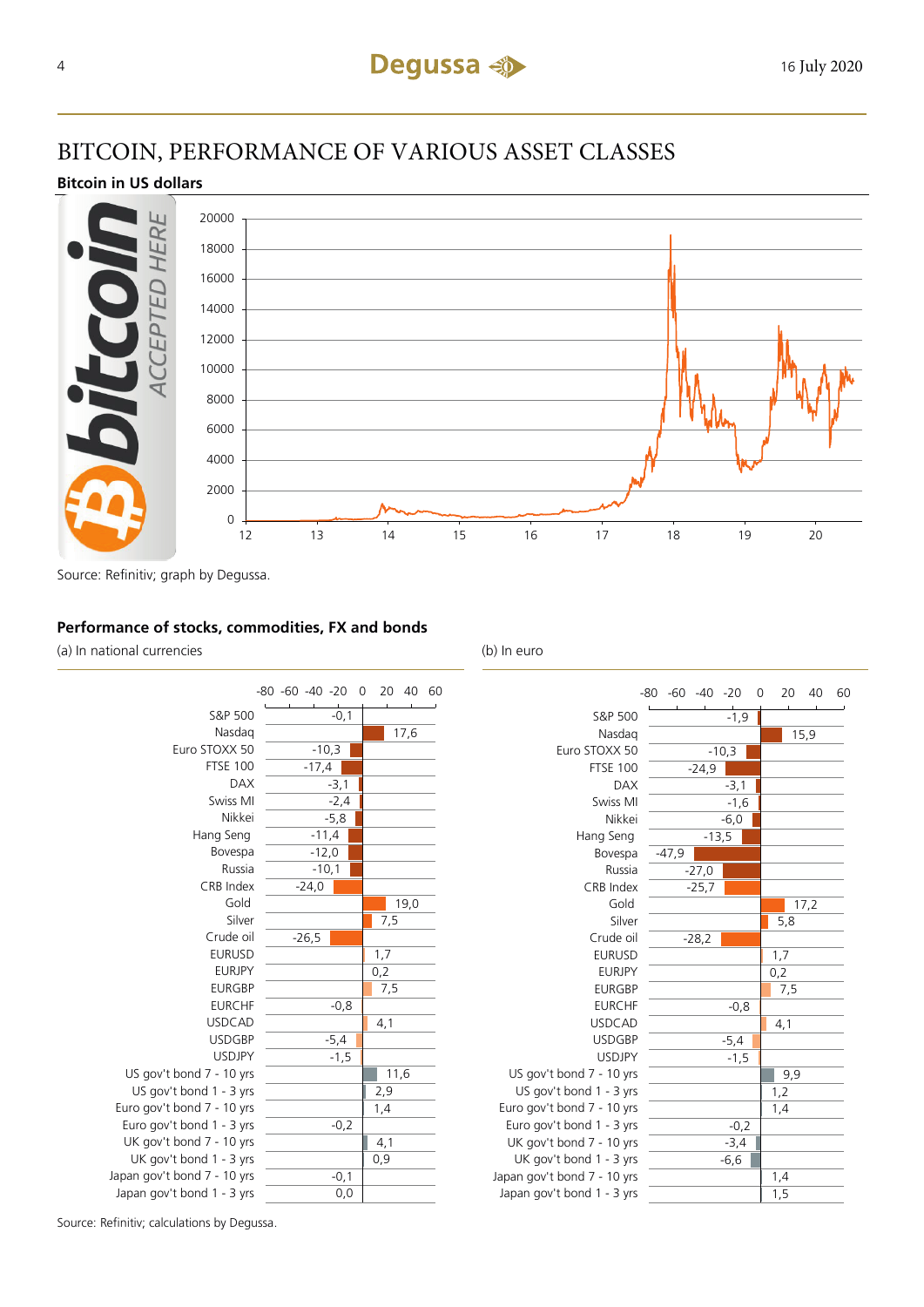# **Articles in earlier issues of the** *Degussa Market Report*

| <i><b>Issue</b></i> | Content                                                                                              |
|---------------------|------------------------------------------------------------------------------------------------------|
| 16 July 2020        | "World Gold Price" Hits A New Record                                                                 |
| 2 July 2020         | Some Things You Need To Know About Money                                                             |
| 4 June 2020         | Gold in Times of Economic Crisis and Social Revolution                                               |
| 20 May 2020         | First the Money Supply Shock, Then the Inflation Shock                                               |
| 7 May 2020          | Be Aware of What Inflation Really Is                                                                 |
| 23 April 2020       | The Undesirable Effects of the Corona-Virus Relief Package                                           |
| 9 April 2020        | The Boom And Bust Theory That Does Not Crash                                                         |
| 26 March 2020       | With Mega Bail Outs, Governments Are The Big Winners                                                 |
| 12 March 2020       | The Truth About Money - Past, Present, Future                                                        |
| 27 February 2020    | Inflation Policy And Its Supporters                                                                  |
| 13 February 2020    | Gold-ETFs Versus Physical Gold: Difference Matters                                                   |
| 30 January 2020     | Do Not Think The Era Of Boom And Bust Has Ended                                                      |
| 23 January 2020     | Bull Markets, No Bubble Markets: Gold And Silver In 2020                                             |
| 19 December 2019    | The Inflation Sham                                                                                   |
| 5 December 2019     | Why the Feared Crash Keeps Us Waiting                                                                |
| 21 November 2019    | Asset Price Inflation and the Price of Gold                                                          |
| 7 November 2019     | ETFs Drive Gold Demand                                                                               |
| 24 October 2019     | The Inflationary Supply Of Unbacked US Dollars And The Price Of Gold                                 |
| 10 October 2019     | Let's Get Physical With Gold And Silver                                                              |
| 26 September 2019   | The US Dollar Beast                                                                                  |
| 12 September 2019   | The Inflationary Tide That Lifts all Boats but One                                                   |
| 29 August 2019      | The Disaster of Negative Interest Rate Policy                                                        |
| 15 August 2019      | The Gold Bull Market Is Back                                                                         |
| 1 August 2019       | Gold And Silver Prices - Get Going!                                                                  |
| 19 July 2019        | Facebook's Fake Money                                                                                |
| 4 July 2019         | It Looks Like A Gold Bull Market, It Feels Like A Gold Bull Market - Maybe It Is A Gold Bull Market? |
| 19 June 2019        | Good Money, Bad Money—And How Bitcoin Fits In                                                        |
| 6 June 2019         | Gold Outshines The US Dollar                                                                         |
| 23 May 2019         | The Boom That Will Have It Coming                                                                    |
| 9 May 2019          | The Crusade Against Risk                                                                             |
| 25 April 2019       | A Sound Investment Rationale for Gold                                                                |
| 11 April 2019       | Be Prepared For All Possibilities. The Case For Gold                                                 |
| 28 March 2019       | Sword of Damocles Over Asset Prices                                                                  |
| 14 March 2019       | The Big Central Banks Increase the Case for Gold                                                     |
| 28 February 2019    | The Fed Takes Full Control of the Bond Market - And Raises The Value of Gold                         |
| 14 February 2019    | Everything You Always Wanted to Know About Karl Marx and Central Banking (*But Were Afraid To Ask)   |
| 1 February 2019     | Pay Attention, Gold Investor: 'This Time is not Different'                                           |
| 17 January 2019     | US Interest Rate Down, Price of Gold up                                                              |
| 20 December 2018    | Gold Money in a Digitalised World Economy                                                            |

The Degussa Marktreport (German) and the Degussa Market Report (English) are available at: **www.degussa-goldhandel.de/marktreport**